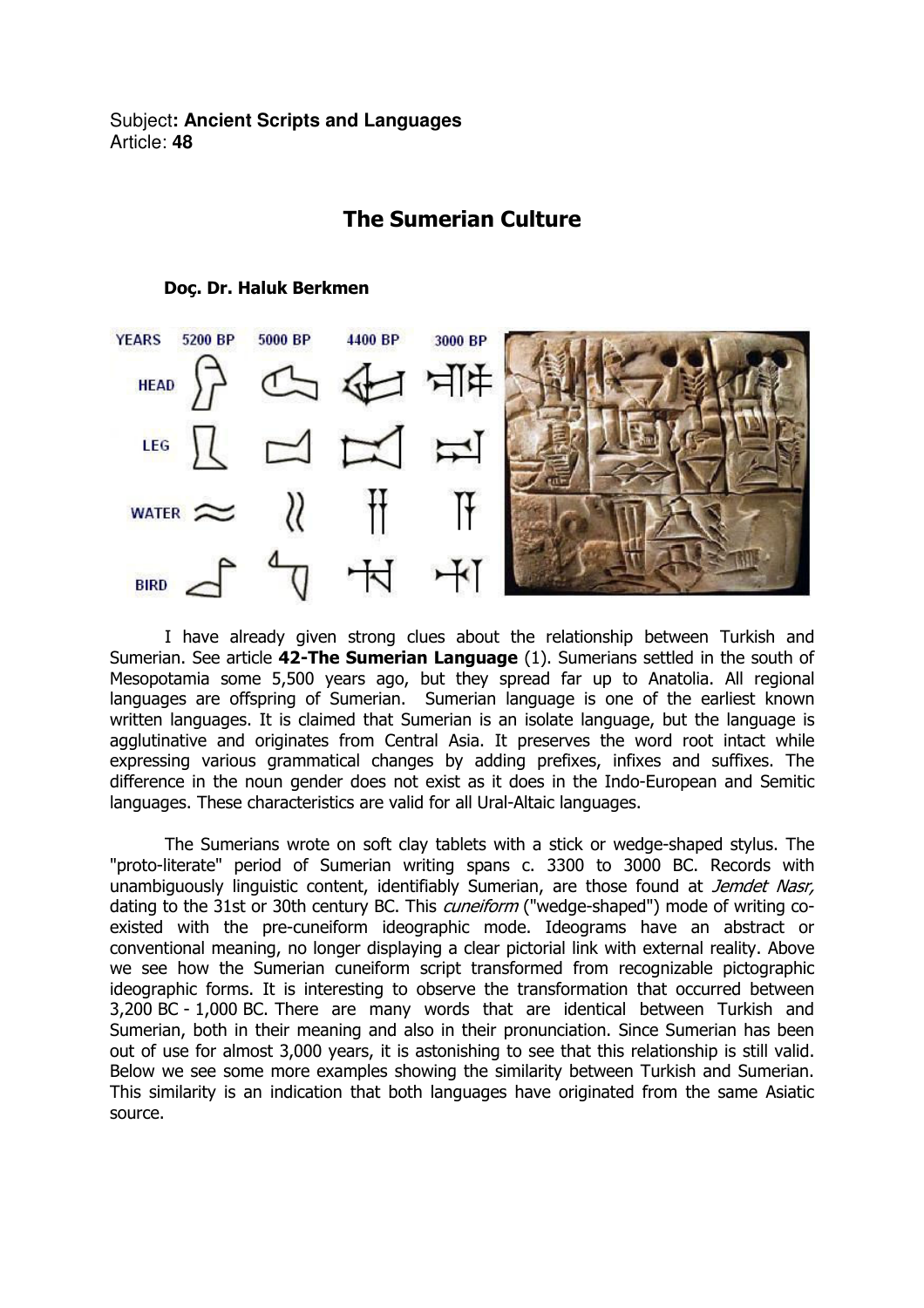| <b>English</b>  | <b>Turkish</b> | <b>Sumerian</b> | <b>English</b>  | <b>Turkish</b> | <b>Sumerian</b> |
|-----------------|----------------|-----------------|-----------------|----------------|-----------------|
| <b>Ancestor</b> | Ata            | Adda            | <b>Rope</b>     | İр             | İb              |
| <b>Showy</b>    | <b>Alimli</b>  | <b>Alım</b>     | <b>Seashore</b> | <b>K</b> iyi   | <b>Kiya</b>     |
| Axe             | <b>Balta</b>   | Bal             | Leave           | <b>Kop</b>     | <b>Kup</b>      |
| <b>Bore</b>     | <b>Burgu</b>   | <b>Bur</b>      | Race            | Koşu           | <b>Kusu</b>     |
| <b>Tell</b>     | <b>De</b>      | <b>De</b>       | Fat             | <b>Sisko</b>   | <b>Gisko</b>    |
| <b>Vertical</b> | <b>Dik</b>     | <b>Dim</b>      | <b>Father</b>   | <b>Baba</b>    | <b>Bab</b>      |
| <b>Stay</b>     | Dur            | <b>Duru</b>     | <b>Great</b>    | Ulu            | Ulu             |
| <b>House</b>    | Ev             | E               | <b>Mind</b>     | Us             | Us              |
| <b>Male</b>     | Er             | Ir              | Who             | <b>Kim</b>     | Gim             |
| <b>Cheerful</b> | Güleç          | Güleş           | <b>Blow</b>     | Es             | Es              |

Cylindrical seals were invented in Sumer . Sumerian cylinder seals were usually made of stone (both common and semi-precious stones), such as amethyst, obsidian, hematite, and lapis lazuli. These seals were used for a number of different purposes in Sumer, including for the transaction of business, decoration, and correspondence. Sometimes the images presented on the seal could be quite complex and beautiful. Sumerian cylinder seals were used by various cultures in the ancient Near East, including Akkadians, Hittites, and Persians. When rolled on wet clay, the impression would form a scene. Below we see a cylindrical seal and its impression. We can say that printing was invented by Sumerians.



Some scenes are from the daily life and some are totally esoteric. Below we see an esoteric impression. At the top of the image we see the "Sun God" sending rays of energy to the tree-of-life. On each side of the tree-of-life two humans are collecting pome Behind them two half human half eagle entities are storing the pomegranates into baskets. It must be interesting to read the top inscriptions in order to decipher the encrypted message conveyed in this impression. Being able to read the Sumerian cuneiform script is